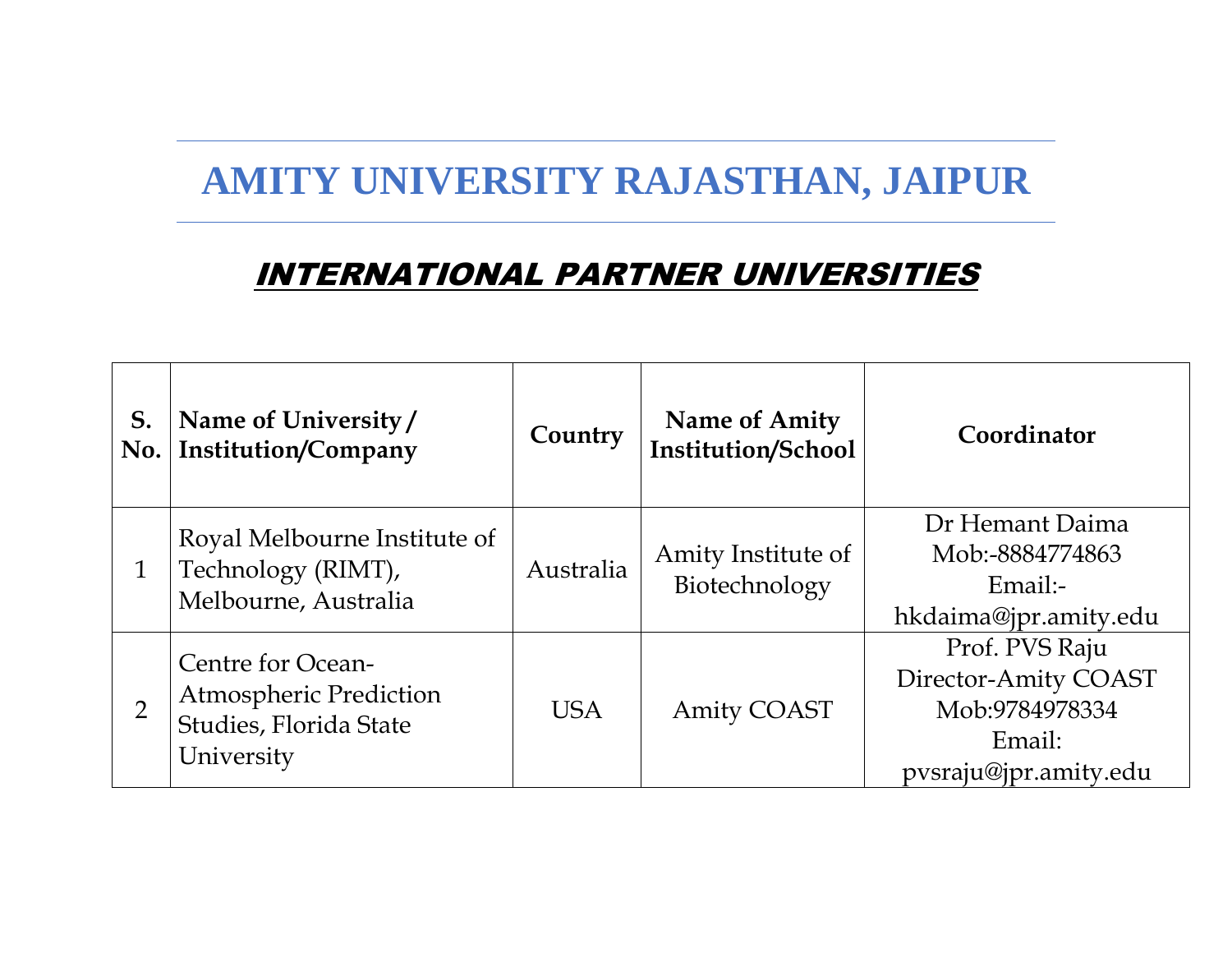| 3              | Pine Biotech INC, USA                      | <b>USA</b> | Amity Institute of<br>Biotechnology               | DrNidhi Mathur             |
|----------------|--------------------------------------------|------------|---------------------------------------------------|----------------------------|
|                |                                            |            |                                                   | Mob:-7742477500            |
|                |                                            |            |                                                   | Email:-                    |
|                |                                            |            |                                                   | nmathur@jpr.amity.edu      |
| $\overline{4}$ | University of Miyazaki                     | Japan      | <b>ASTIF, AUR</b>                                 | <b>ASTIF, AUR</b>          |
| 5              | Science Po Bordeaux, France                | France     | Amity School of<br>Languages                      | Dr. Dipa Chakrabarti       |
|                |                                            |            |                                                   | Coordinator-ASL            |
|                |                                            |            |                                                   | Mob:- 9772557736           |
|                |                                            |            |                                                   | Email:-                    |
|                |                                            |            |                                                   | dchakrabarti@jpr.amity.edu |
| 6              | Rennes School of Business-<br>France       | France     | Directorate of<br>International<br><b>Affairs</b> | Dr. Dipa Chakrabarti,      |
|                |                                            |            |                                                   | Coordinator-ASL            |
|                |                                            |            |                                                   | Mob:- 9772557736           |
|                |                                            |            |                                                   | Email:-                    |
|                |                                            |            |                                                   | dchakrabarti@jpr.amity.edu |
| 7              | South China Sea Institute of<br>Oceanology | China      | <b>Amity COAST</b>                                | Prof. PVS Raju             |
|                |                                            |            |                                                   | Director-Amity COAST       |
|                |                                            |            |                                                   | Mob:9784978334             |
|                |                                            |            |                                                   | Email:                     |
|                |                                            |            |                                                   | pvsraju@jpr.amity.edu      |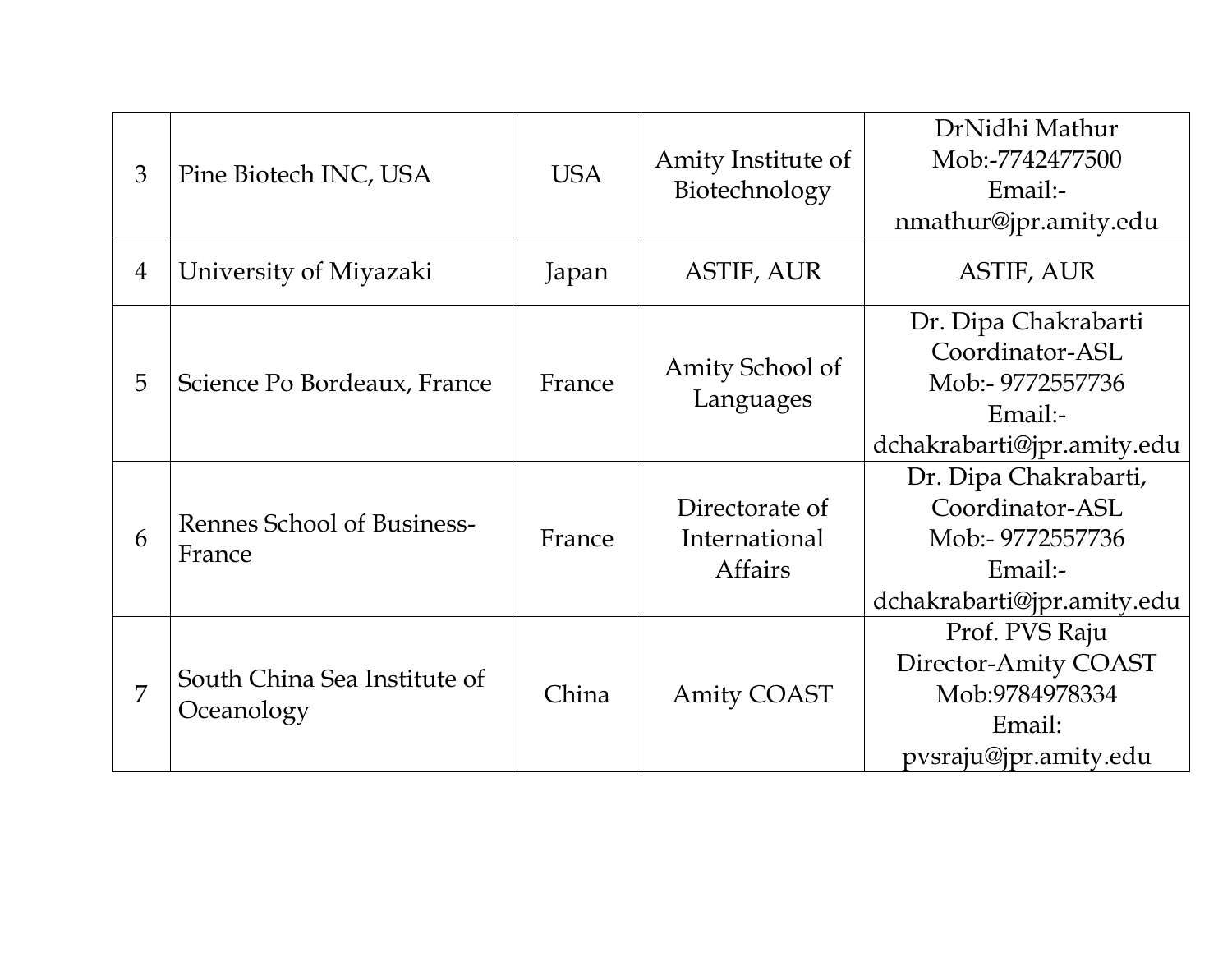| 8  | Universidad de los andes,<br>chile                                     | Chile     | Amity School of<br>Languages                                               | Dr. Sabyasachi Mishra<br><b>Assistant Professor-ASL</b><br>Mob: 9610248375<br>Email:<br>smishra@jpr.amity.edu |
|----|------------------------------------------------------------------------|-----------|----------------------------------------------------------------------------|---------------------------------------------------------------------------------------------------------------|
| 9  | International Skill<br><b>Development Corporation</b><br>$(ISDC)$ , UK | UK        | <b>Amity Business</b><br>School                                            | Dr. Mamta Pankaj Jain<br><b>Associate Professor-ABS</b><br>Mob: 8769073412<br>Email:<br>mgupta3@jpr.amity.edu |
| 10 | <b>Association of Chartered</b><br>Certified Accountants,<br>London    | <b>UK</b> | <b>Amity Business</b><br>School                                            | Dr. Mamta Pankaj Jain<br><b>Associate Professor-ABS</b><br>Mob: 8769073412<br>Email:<br>mgupta3@jpr.amity.edu |
| 11 | University Teknnikal<br>Malaysia Melaka (UTeM)                         | Malaysia  | <b>ASTIF, AUR</b>                                                          | <b>ASTIF, AUR</b>                                                                                             |
| 12 | University of the West of<br>England, (UWE)<br>Bristol, UK             | <b>UK</b> | <b>Amity Center for</b><br><b>Water Studies and</b><br>Research<br>[ACWSR] | Dr. Shruti Mathur<br><b>Associate Professor-AIB</b><br>& Coordinator - ACWSR<br>Mob: 9166844606               |